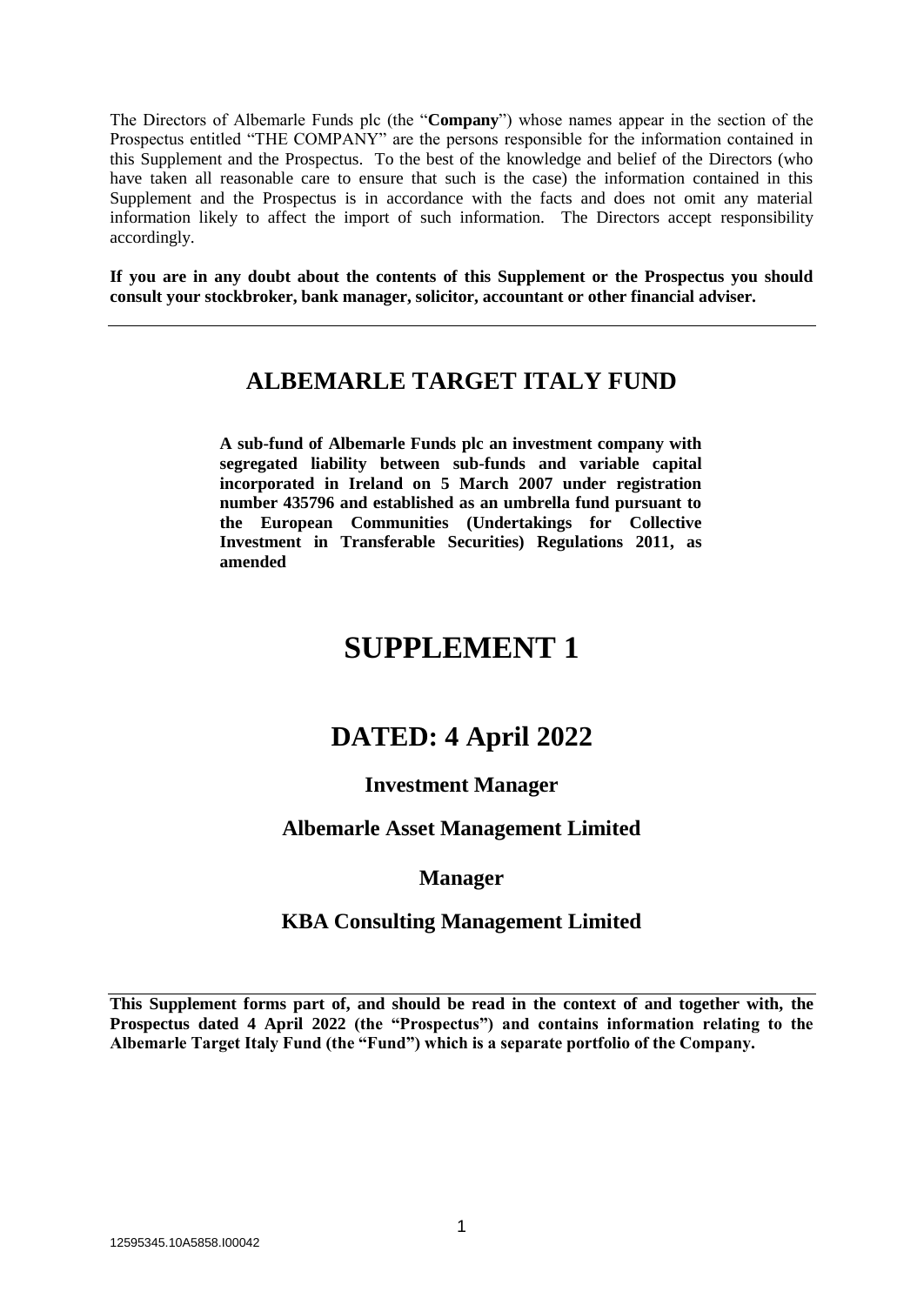## **INDEX**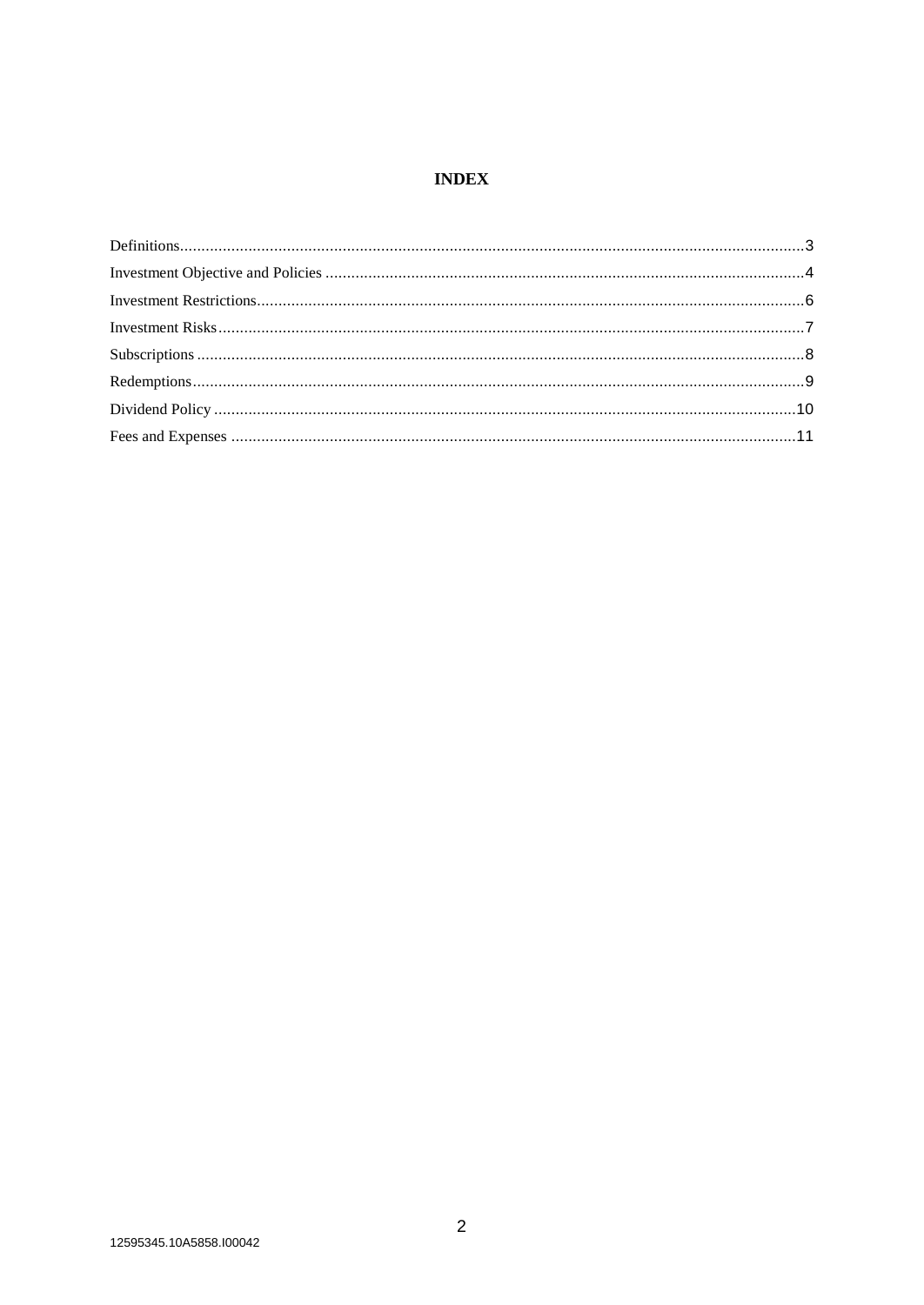### **Definitions**

Words and terms defined in the Prospectus have the same meaning in this Supplement unless otherwise stated herein.

| "Base Currency"    | for the purposes of this Supplement, the base currency shall be Euro;                                                                                                                                                                                                                                                                                                                    |  |  |  |
|--------------------|------------------------------------------------------------------------------------------------------------------------------------------------------------------------------------------------------------------------------------------------------------------------------------------------------------------------------------------------------------------------------------------|--|--|--|
| "Dealing Day"      | means each Business Day or such other day as the Directors may<br>agree following consultation with the Manager and the Administrator<br>and upon prior notification to Shareholders, provided there shall be at<br>least two Dealing Days every calendar month;                                                                                                                         |  |  |  |
| "Dealing Deadline" | shall mean 13:00 (Irish time) at least 1 Business Day prior to the<br>relevant Dealing Day or such later time as any Director may from<br>time to time permit and notify in advance to Shareholders provided<br>that applications will not be accepted after the Valuation Point;                                                                                                        |  |  |  |
| "Valuation Day"    | means each Business Day, and such other day as the Directors may<br>determine, following consultation with the Manager and the<br>Administrator and prior notification to the Shareholders, provided<br>that there shall be a Valuation Day for every Dealing Day and for the<br>avoidance of doubt, the Valuation Day will precede the relevant<br>Dealing Day by one Business Day; and |  |  |  |
| "Valuation Point"  | means 11.15 pm (Irish time) on a Valuation Day using the closing<br>market prices in the relevant markets available as at the Valuation<br>Day or such other time on a Valuation Day as the Directors may<br>determine provided that the valuation point is always after the<br>Dealing Deadline.                                                                                        |  |  |  |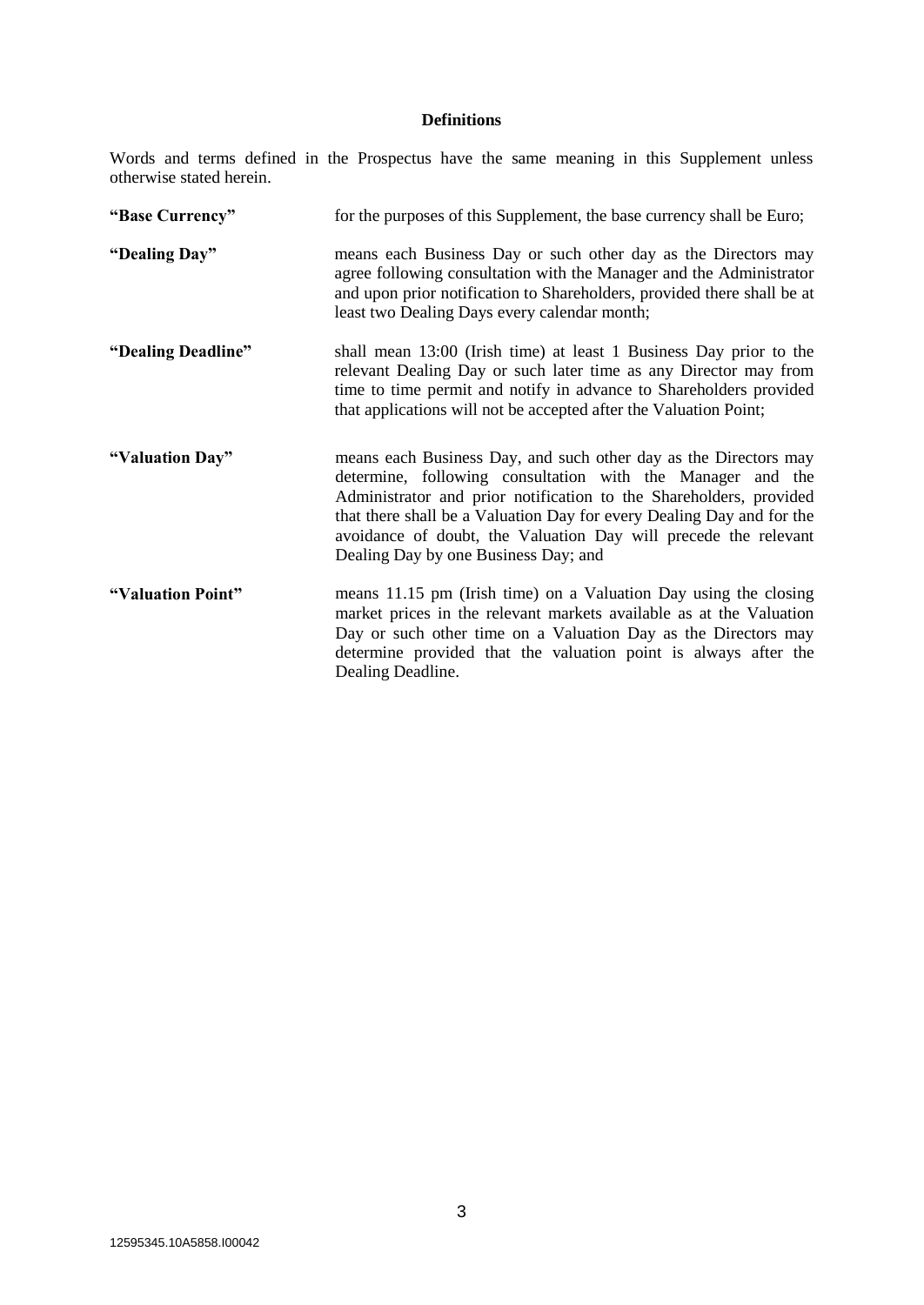#### **Investment Objective and Policies**

#### **Investment Objective**

The investment objective of the Fund is to achieve long term capital appreciation.

#### **Investment Policy**

The Fund will seek to achieve its investment objective by directly investing at least 70% of its total net assets in common stocks issued by companies, which are resident in Italy, or in an EU or EEA Member State and have a permanent establishment in Italy. These companies shall not be limited to any one particular sector.

At least 21% of the Fund's total net assets (corresponding to at least 30% of investment in common stocks referred to above), shall be issued by companies which are not listed in the FTSE MIB index or in any other equivalent indices of other regulated markets, but will be listed on a Regulated Market.

The Fund shall not invest more than 10% of the net asset value of the Fund in financial instruments (including bank deposits or deposit certificates) issued by, or entered into with the same company, or companies belonging to the same group.

The Fund cannot invest more than 10% in bank deposits and cannot invest more than 10% in cash accounts.

In addition, the Fund will not invest in financial instruments issued by companies' resident in countries that do not allow for an adequate exchange of information with Italy.

#### *Financial Derivative Instruments*

The Fund may invest up to a maximum of 30% of its net asset value in the following financial derivative instruments: futures (including futures that may be traded on Italian Exchanges such as the FTSE MIB index future), forwards, foreign exchange contracts (including spot and forward contracts) and options ("FDIs") for hedging purposes only. A list of the FDI markets are set out in Appendix IV of the Prospectus.

Futures (including financial future contracts) may be used to hedge against market risk. Specifically, the Fund may invest in the FTSE MIB index future, a derivative instrument listed on the Italian Stock Exchange, for hedging purposes only. Forward contracts may be used to hedge an increase in the value of an asset or deposit. Forward contracts may also be used to hedge against an increase or decrease in the value of a particular currency, for example, in situations where the Fund has invested in non-Euro denominated financial instruments and seeks to hedge against this currency exposure. Options may be used to hedge to a particular market instead of using a physical security.

#### *Securities Financing Transactions*

As outlined under the terms of the Prospectus, the Fund may engage in efficient portfolio management techniques including Securities Financing Transactions such as securities lending agreements. The types of assets that may be subject to securities lending will be of a type, which is consistent with the investment policy of the Fund and as listed above under "Investment Policy". Assets subject to Securities Financing Transactions and collateral received are safe-kept by the Depositary.

The maximum exposure of the Fund in respect of Securities Financing Transactions shall be 60% of the net asset value of the Fund. The Investment Manager does not anticipate that the Fund's exposure to securities lending will exceed 30% of the net asset value of the Fund.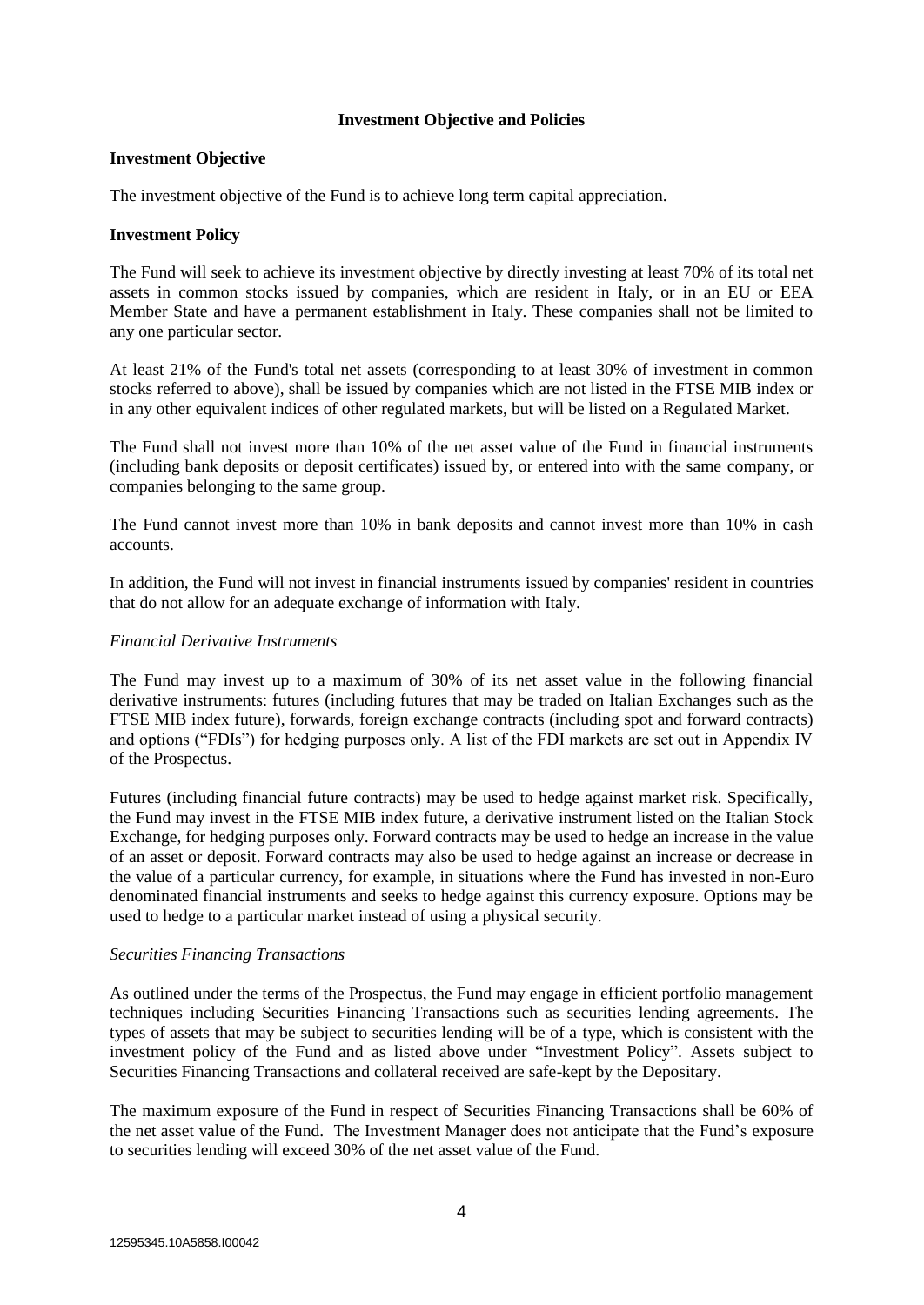A risk management process prepared in accordance with the Central Bank's requirements, which enables the Fund to accurately measure, monitor and manage the various risks associated with FDIs, has been submitted to the Central Bank. The Fund may only utilise FDIs listed in the risk management process once submitted to the Central Bank.

The assets of the Fund will be invested in accordance with the UCITS Regulations and the investment restrictions described under "Investment Restrictions" in the Prospectus. The Fund may also employ investment techniques and instruments, including FDI, subject to the conditions and limits set out in the Central Bank issued guidelines, for efficient portfolio management of its assets for hedging against market movements, currency exchange, interest rate risks or otherwise as detailed under the heading "Efficient Portfolio Management" in the Prospectus.

The securities of the Fund will be listed or traded on a Regulated Market.

The Fund is actively managed in reference to the FTSE Italia All-Share Index (the "**Performance Benchmark**") as its performance is compared to the Performance Benchmark in marketing materials and the Fund's performance is measured against the Performance Benchmark for the purposes of calculating the performance fee as set out below under the heading "Performance Fees". The Performance Benchmark is consistent with the Fund's investment policy. However, it should be noted that the Investment Manager may use its discretion to invest in companies or sectors not included in the Performance Benchmark in order to take advantage of specific investment opportunities. Deviation from the Performance Benchmark may be significant.

#### **Investment Selection Process**

The Investment Manager follows a balanced top-down and bottom-up approach in respect of the asset classes listed above, with the main aim of looking for value (i.e. share price below intrinsic value) across companies and sectors. The top-down aspect of the investment process consists in selecting the asset allocation based on macro analysis (e.g. GDP growth, inflation, interest rates, unemployment rates, etc) and sector trends (e.g., sector growth rates, competitive landscape, demand and supply balance, technological risks, etc). The bottom-up aspect of the investment selection process consists of pure stock picking activity based on both qualitative and quantitative analysis. On the qualitative side, the focus is placed on understanding the company's products and services, the business model, the competitive landscape, and to evaluate the quality and reliability of the management team. When evaluating the quality and reliability of the management team, the Investment Manager will hold meetings with the relevant management team where the Investment Manager will seek verification as to the historical reliability of financial targets and the management team's consistency in achieving these targets.

On the quantitative side, the focus is placed on an extensive analysis of the company's annual and quarterly reports. The investments are finally selected evaluating their risk/reward profile, resulting in a blended portfolio i.e. a mix of "value" and "growth" stocks issued by small, mid and large cap issuers. "Value" stocks are stocks that tend to trade at a lower price relative to its fundamentals (e.g. earnings, dividends) in comparison to other stocks in similar sectors. "Growth" stocks are stocks whose earnings are expected to grow at an above-average rate in comparison to other stocks in similar sectors. A "growth" stock usually trades at higher prices in comparison to other stocks in similar sectors particularly "value" stocks.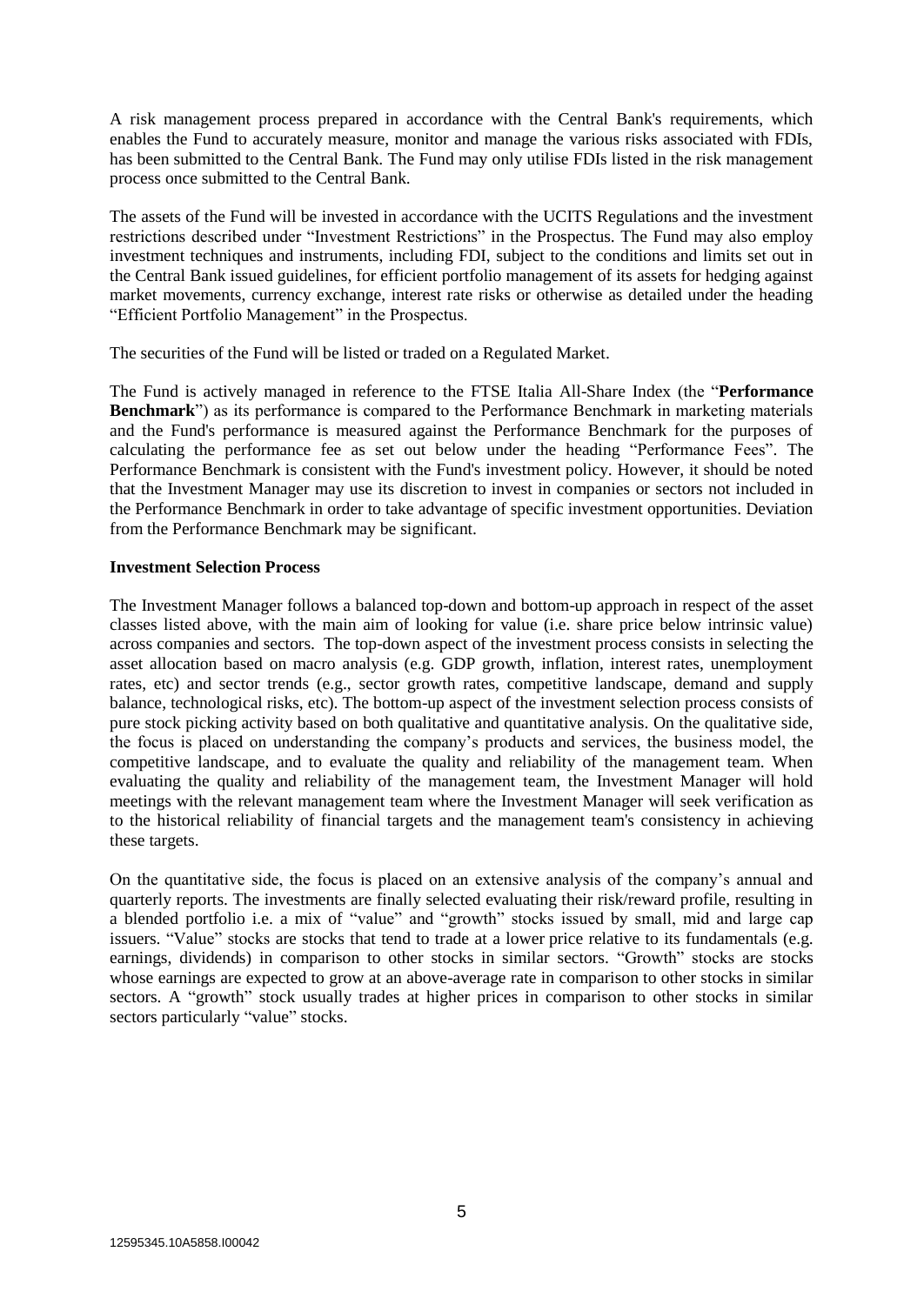#### **Investment Restrictions**

Without prejudice to the above, the investment restrictions set out in the Prospectus are deemed to apply at the time of purchase of the investments. If such limits are exceeded for reasons beyond the control of the Company, or as a result of the exercise of subscription rights, the Company must adopt, as a priority objective, the remedying of the situation, taking due account of the interests of Shareholders.

The Directors may, in consultation with the Manager and the Investment Manager, from time to time impose such further investment restrictions as shall be compatible with or in the interest of the Shareholders, in order to comply with the laws and regulations of the countries where Shareholders are located, provided that the general principle of diversification in respect of the Company's assets are adhered to for so long as the Shares are listed on the Irish Stock Exchange.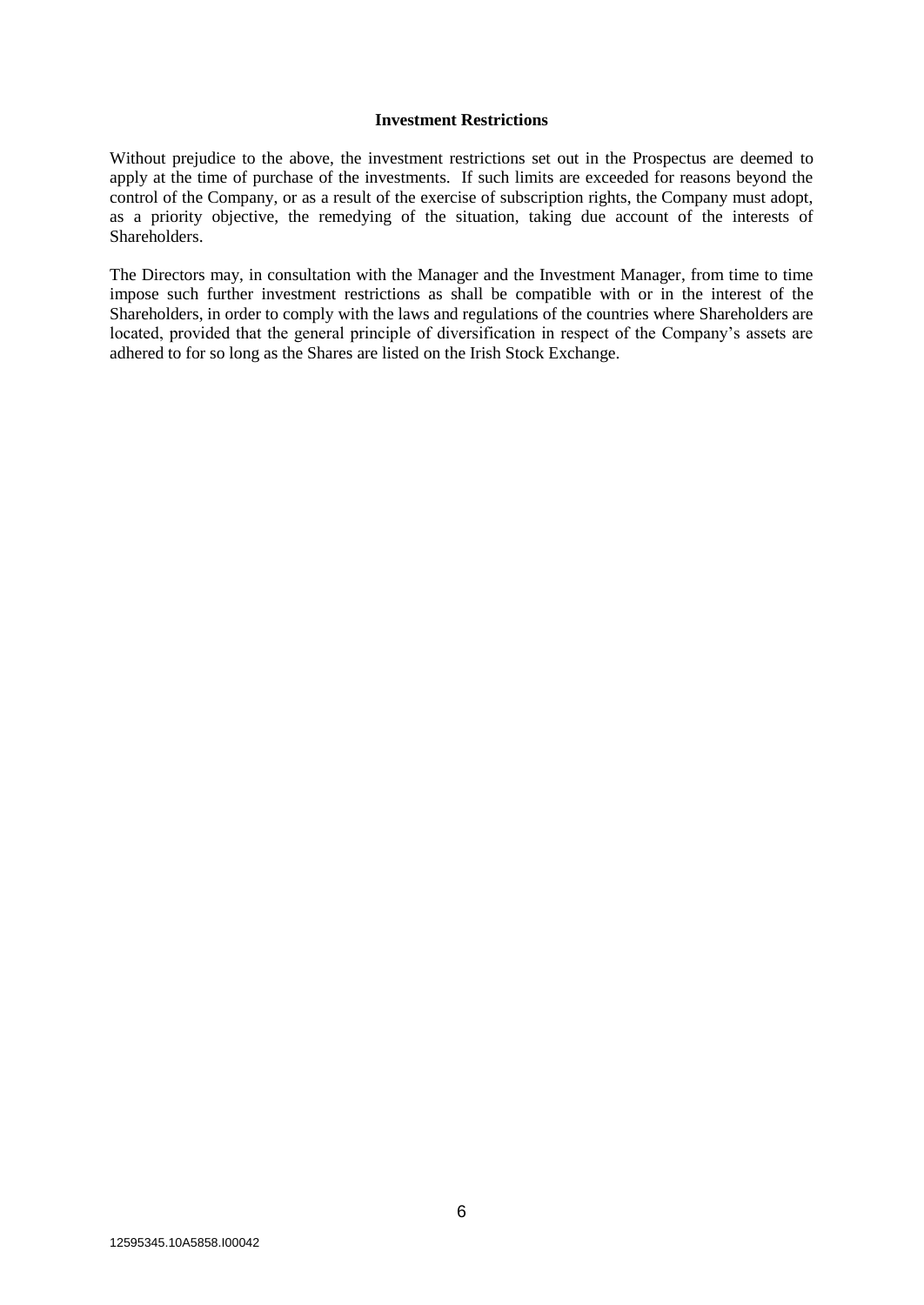#### **Investment Risks**

Investment in the Fund carries with it a degree of risk including, but not limited to, the risks described in the "Investment Risks" section of the Prospectus. These investment risks are not purported to be exhaustive and potential investors should review the Prospectus and this Supplement carefully and consult with their professional advisers before making an application for Shares. There can be no assurance that the Fund will achieve its investment objective.

#### *Financial Derivative Instruments ("FDIs")*

In the event that the Fund uses FDIs for hedging purposes, such use may increase the risk profile of the Fund.

The Fund's global exposure will be calculated using the commitment approach. The Fund may be leveraged as a result of the use of FDIs, however, any such leverage will not exceed 100% of the net assets of the Fund at any time.

For information in relation to the risks associated with the use of FDIs, please refer to the "Investment Risks" section of the Prospectus.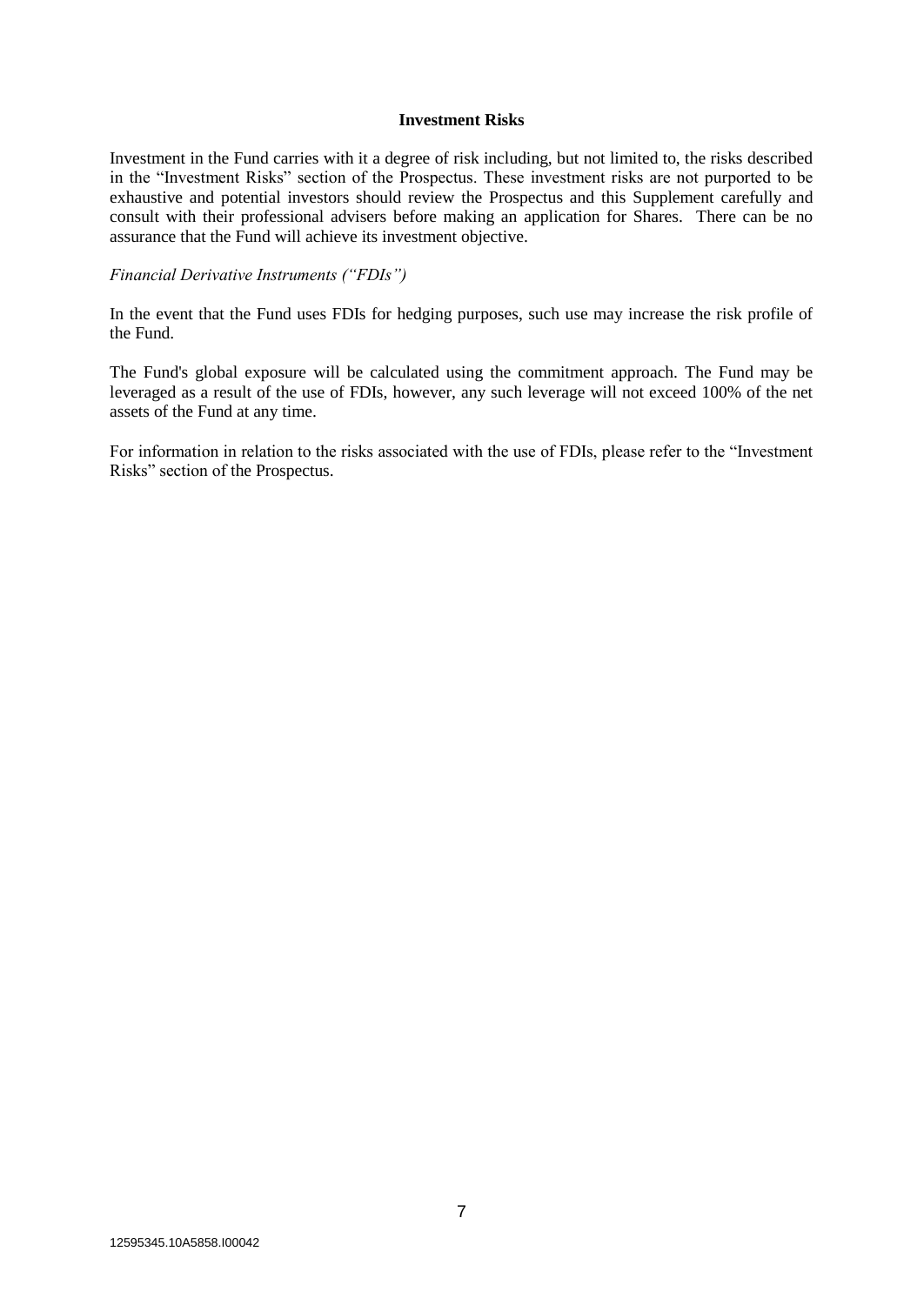#### **Subscriptions**

The Fund is offering two Classes of Shares in respect of the Company – Class A Shares and Class I Shares which are all denominated in Euro. It is currently intended that the Class I Shares will be marketed to institutional investors and accordingly, such Shares will not be generally available to other investors.

As the initial offer period has now closed, all Shares shall be issued at the Net Asset Value per Share on each Dealing Day and adding thereto such sum as the Directors in their absolute discretion may from time to time determine as an appropriate provision for duties and charges.

In order to receive Shares at the Net Asset Value per Share as of any particular Dealing Day, the signed original application form, together with any anti-money laundering documents, must be received no later than the Dealing Deadline or such later time as any Director may from time to time permit provided that subscription applications will not be accepted after the Valuation Point. Applications received after such time will be held over until the following Dealing Day. Subsequent applications may be made in writing or by facsimile or by electronic means provided, such means are in accordance with the requirements of the Central Bank.

There is a minimum initial subscription amount of  $\epsilon$ 1,000 or its foreign currency equivalent or such other amount as the Directors may from time to time determine, provided it is not less than  $\epsilon$ 1,000 in the case of the Class A Shares and Class I Shares.

Subscriptions for Shares must be in Euro unless the Directors otherwise agree to accept subscriptions in any freely convertible currency approved by the Administrator, in which case such subscriptions will be converted into the relevant currency at the prevailing exchange rate available to the Administrator and the cost (and associated risk) of conversion will be borne by the Shareholder and deducted from the subscription monies.

Settlement for subscriptions for all Classes of Shares must be received by the Company, care of the Administrator, no later than two Business Days after the relevant Dealing Day provided that the Directors reserve the right to defer the issue of Shares until receipt of subscription monies by the Fund.

Subscriptions for Shares should be made by electronic transfer to the account set out in the Application Form.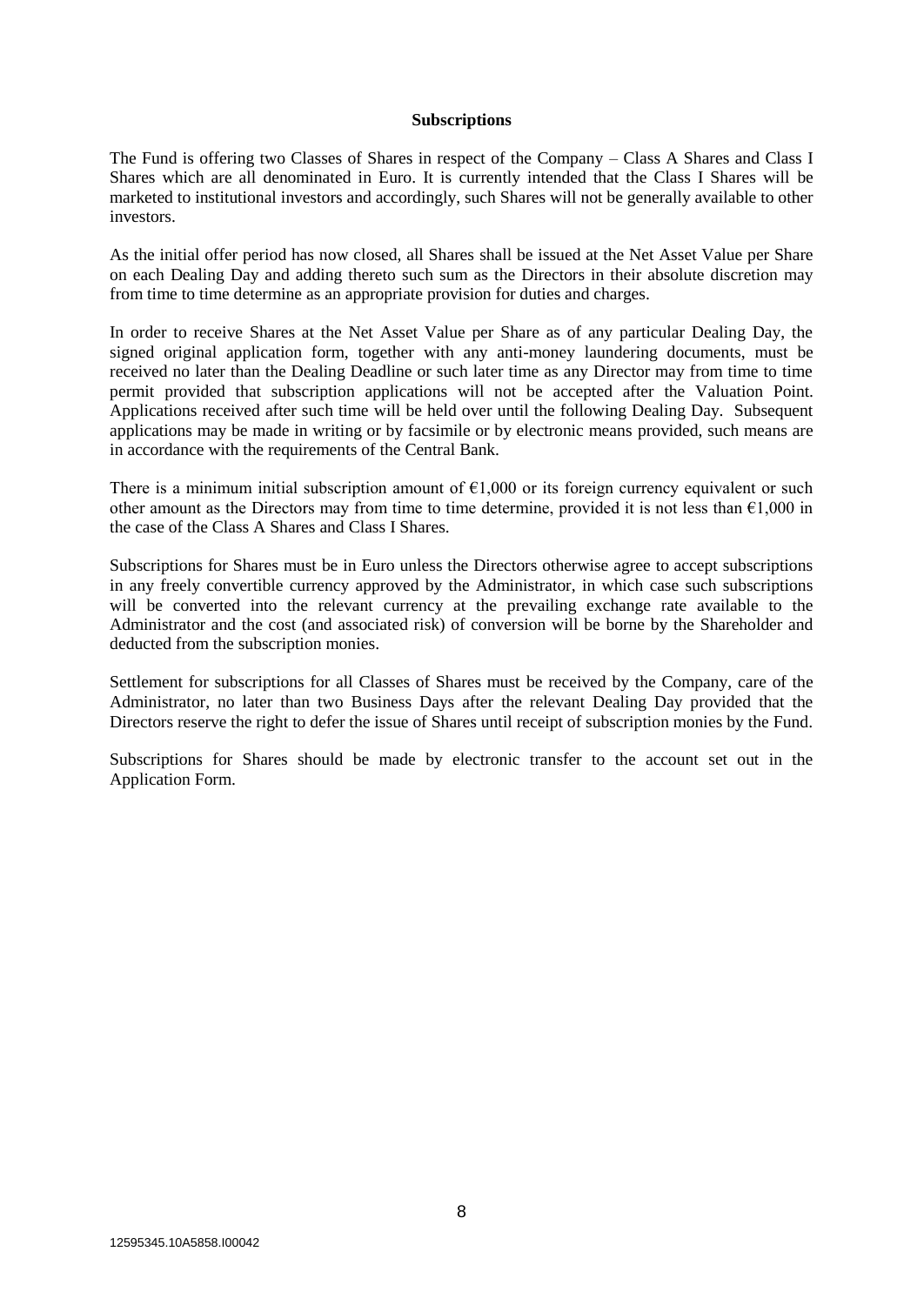#### **Redemptions**

#### **Redemption of Shares**

In accordance with the redemption procedures specified below, Shareholders may request the Fund to redeem their Shares on and with effect from any Dealing Day at the Net Asset Value per Share.

A redemption request form should be posted or sent by facsimile, so as to arrive at the Administrator's address no later than the Dealing Deadline or such later time as any Director may from time to time permit provided that redemption requests will not be accepted after the Valuation Point.

Redemption requests should be made on a signed redemption request form (available from the Administrator), which should be posted or sent by facsimile to the Company, care of the Administrator. The address for the Administrator is set out in the Prospectus. In the case of redemption requests sent by facsimile, payment of redemption proceeds will only be made to the account of record as provided for in the application form. Alternatively, redemption requests can be sent by electronic means provided such means are in accordance with the requirements of the Central Bank.

Settlement will normally be made by electronic transfer on the second Business Day after the relevant Dealing Day on which the redemption is effective. Payment will be made in the Base Currency unless otherwise agreed with the Administrator to be in another major freely convertible currency. Payment of redemption proceeds will be made to the registered Shareholder to the account of record. Amendments to the registration details and payments instructions will only be effected on receipt of original documentation. The proceeds of the redemption of Shares will only be paid on receipt by the Administrator of the original subscription application form and anti-money laundering documents and only where all anti-money laundering procedures have been completed. A repurchase request will not be capable of withdrawal after submission to the Company, unless such withdrawal is approved by the Company acting in its absolute discretion. If requested, the Company may, in consultation with the Manager and subject to the prior approval of the Depositary, and on prior written notification to the Shareholders, agree to designate additional Dealing Days and Valuation Points for the repurchase of Shares.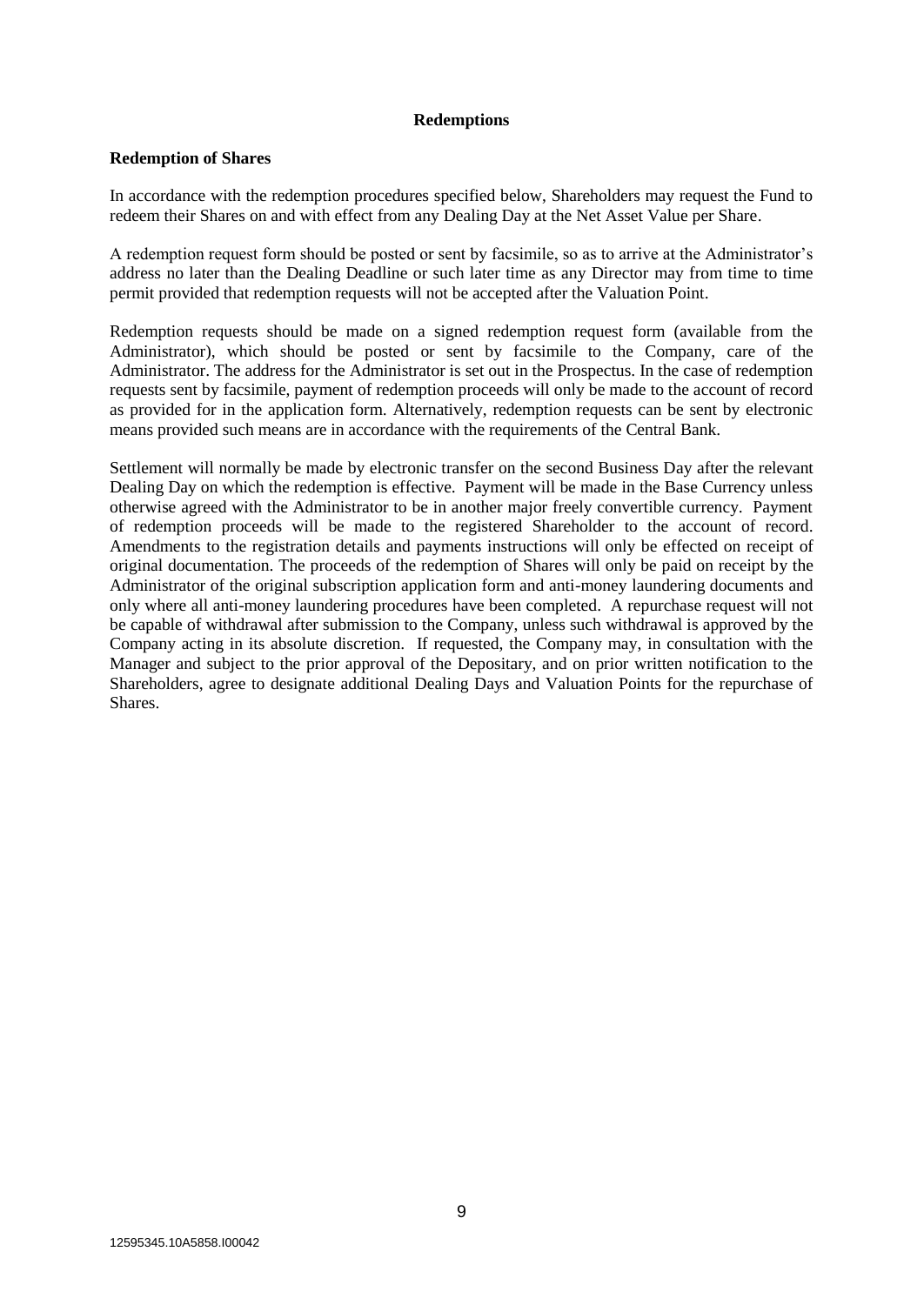#### **Switching between Classes of Shares in the Fund**

In accordance with the procedure set out in the Prospectus under the heading "How to Switch Between Funds", a Share exchange may be effected by way of a redemption of Shares of one Class in the Fund and a simultaneous subscription at the most recent Net Asset Value per Share for Shares of the other Class in the Fund. No switching fee will apply.

#### **Dividend Policy**

The Company does not anticipate distributing dividends from net investment income in respect of the Fund but the Company reserves the right to pay dividends or make other distribution in the future. Initially such amounts will be retained by the Company and will be reflected in the Net Asset Value of the Fund.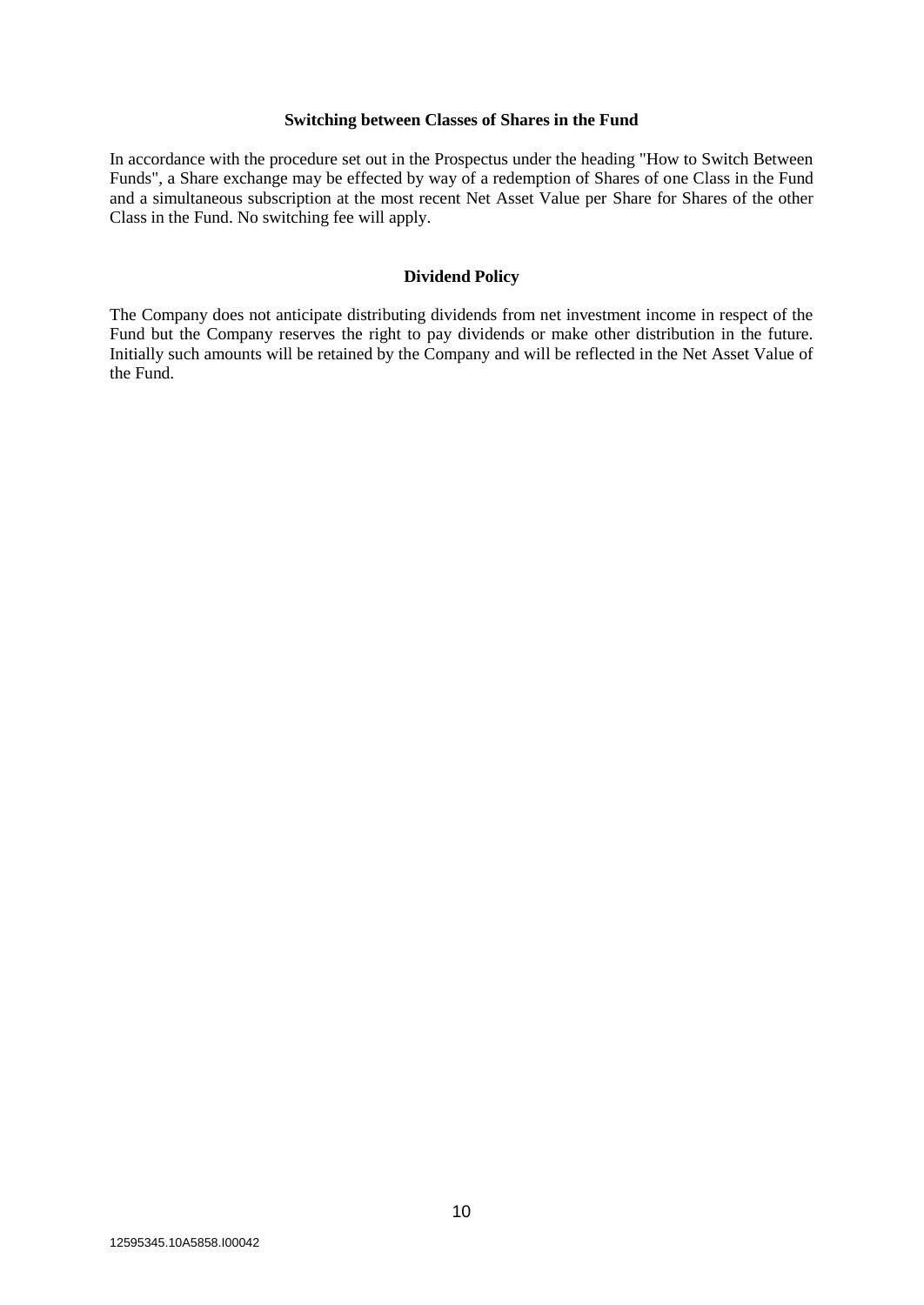#### **Fees and Expenses**

#### **Investment Management and Performance Fees**

The Investment Manager shall be entitled to the following investment management and performance fees payable out of the assets of the Fund in relation to the relevant Class of Shares:

- 1. an investment management fee calculated by the Administrator accruing at each Valuation Point and payable monthly in arrears at a rate of  $1/12<sup>th</sup>$  of:
	- (a) 1.80% of the average Net Asset Value of the Class A Shares; and
	- (b) 0.90% of the average Net Asset Value of the Class I Shares.
- 2. a performance fee payable equal to 25% of the aggregate outperformance in value of the each Class of Share over the amount of the Performance Benchmark return for the relevant Class of Shares multiplied by the average number of Shares in issue during the calculation period (the "**Performance Fee**"). The manner in which the outperformance in the value of the Shares and how the Performance Benchmark return is calculated for these purposes is described in more detail below.

The Performance Fee is verified by the Depositary and not open to the possibility of manipulation. The Performance Fee is calculated and accrued at each Valuation Point and is payable for a 12-month period each starting on 1 January and ending on 31 December (the "**Calculation Period**").

Where a Shareholder requests the Fund to redeem their Shares prior to the end of the Calculation Period, any accrued, but unpaid Performance Fee in respect of such Shares will be deducted from the redemption proceeds.

For the purposes of calculating the Performance Fee, a performance period shall commence on the Business Day following the immediately preceding Calculation Period and end on the final day of the Calculation Period as at which the Performance Fee is to be calculated. For the purposes of calculating the Performance Fee during the first Calculation Period of a Class of Shares, the initial offer price of the relevant Class of Shares will be taken as the starting point for the calculation of the Performance Fee for the first performance period.

The outperformance in value in respect of Shares in a Class shall crystallise and be calculated on the final Business Day of each Calculation Period based off the closing Net Asset Value of those Shares for that Calculation Period (the "**Calculation Date**"). For the purposes of such calculation, the closing Net Asset Value shall be the Net Asset Value per Share at the Calculation Date as at which the calculation is being made before accrual of the Performance Fee. The initial closing Net Asset Value was the close of the initial offer period.

The Performance Benchmark return shall be the aggregate notional return which would have accrued in that Calculation Period had a sum equal in value to the Net Asset Value per Share at the preceding Calculation Date been invested at the commencement of the Calculation Period for the Performance Benchmark, set on the first Business Day of the Calculation Period and accruing simply (and not compounding) day by day. The Bloomberg ticker for the Performance Benchmark is ITLMS.

The Performance Fee will only be payable for a Calculation Period on the amount by which the Net Asset Value in respect of the relevant Class of Shares exceeds the Performance Benchmark return for the relevant Calculation Period. Furthermore, because the Performance Fee is payable on the performance of the relevant Class of Shares relative to the Performance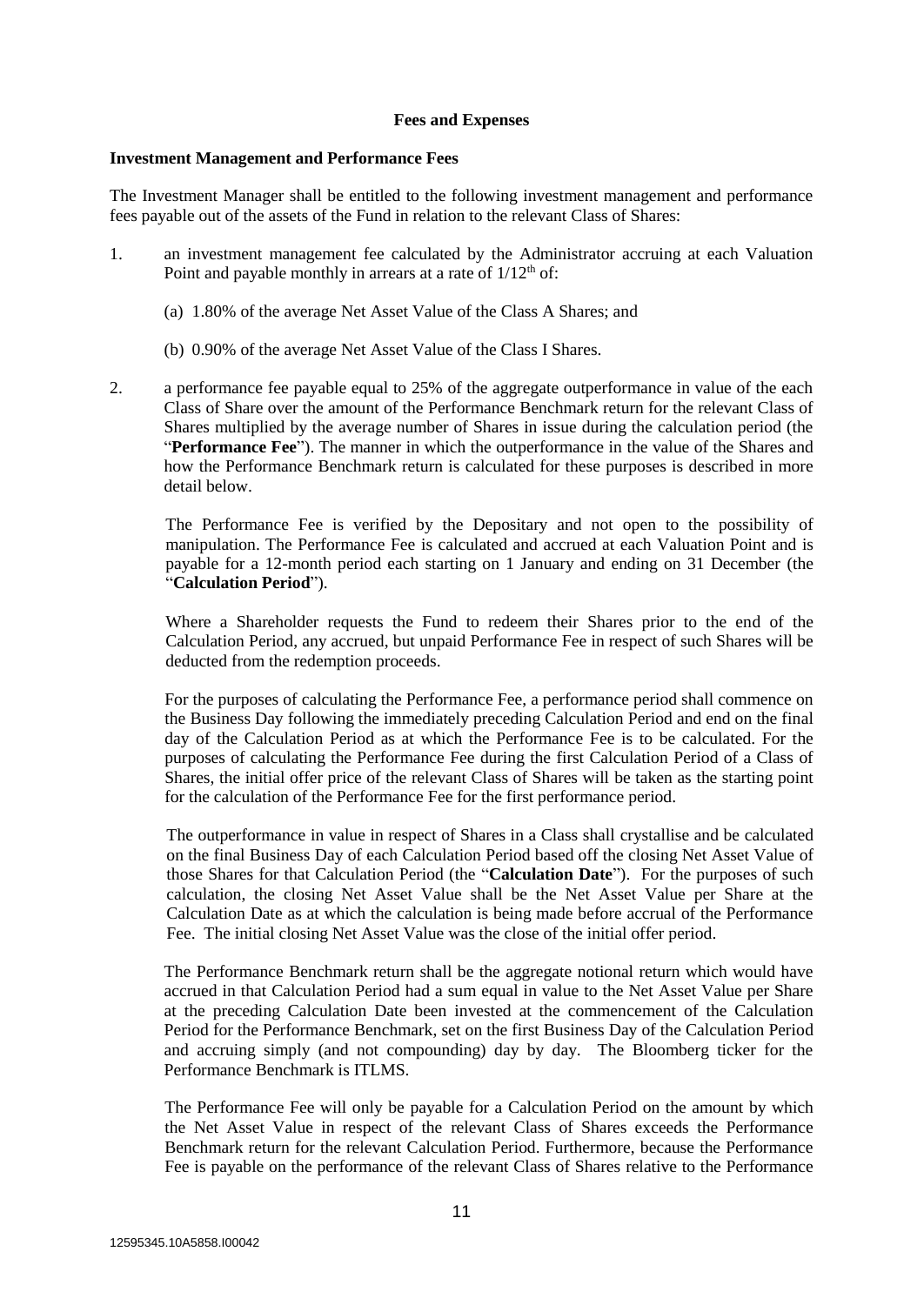Benchmark (outperformance), a Performance Fee may be payable in circumstances where the relevant Class of Shares has out-performed the Performance Benchmark, but, overall the Fund has a negative performance, i.e. the Net Asset Value of the Fund has declined. It should be noted, that any underperformance against the Performance Benchmark in previous periods will be cleared before the Performance Fee becomes due in subsequent periods.

For the avoidance of doubt, the calculation of any Performance Fee shall include all income and net realised and unrealised gains and losses. Investors shall note that Performance Fees may be paid on unrealised gains and losses as at the end of each Calculation Period, and as a result, incentive fees may be paid on unrealised gains, which may subsequently never be realised. The Performance Fee methodology is such that excess performance is calculated net of all costs (for example, all investment management and administration fees), but is calculated without deducting the Performance Fee itself, provided that in doing so, the Investment Manager has determined, it is in the investors' best interest.

Please see example of how the Performance Fee is calculated to provide investors with a better understanding of the Performance Fee model in Appendix I. For past performance against the Performance Benchmark investors should review the latest key investor information document for the relevant Share Class available at [www.albemarleasset.com.](http://www.albemarleasset.com/)

#### *Benchmark Regulation*

As the Fund uses a benchmark to measure the Performance Fee, the Fund is considered a user of a benchmark in accordance with the Benchmark Regulation. As at the date of this Supplement, the administrator of the Performance Benchmark is included on the register referred to in Article 36 of the Benchmark Regulation. The Manager, acting in accordance with the Benchmark Regulation and applicable laws, has adopted a benchmark contingency plan, which shall apply in the case that the Performance Benchmark materially changes or ceases to be available. The index provider complies with the requirements of the Benchmark Regulation.

#### **Subscription, Switching and Redemption Charges**

No subscription, switching or redemption charges will apply in respect of any of the Classes of Shares of the Fund.

#### **Management Fee**

The Manager shall be entitled to an annual management fee. Details of this fee, including the maximum management fee chargeable are set out in the Prospectus.

#### **Other Fees and Expenses**

The Fund shall also bear a portion of the fees and expenses of the Company as set out under the heading "Fees and Expenses" in the Prospectus.